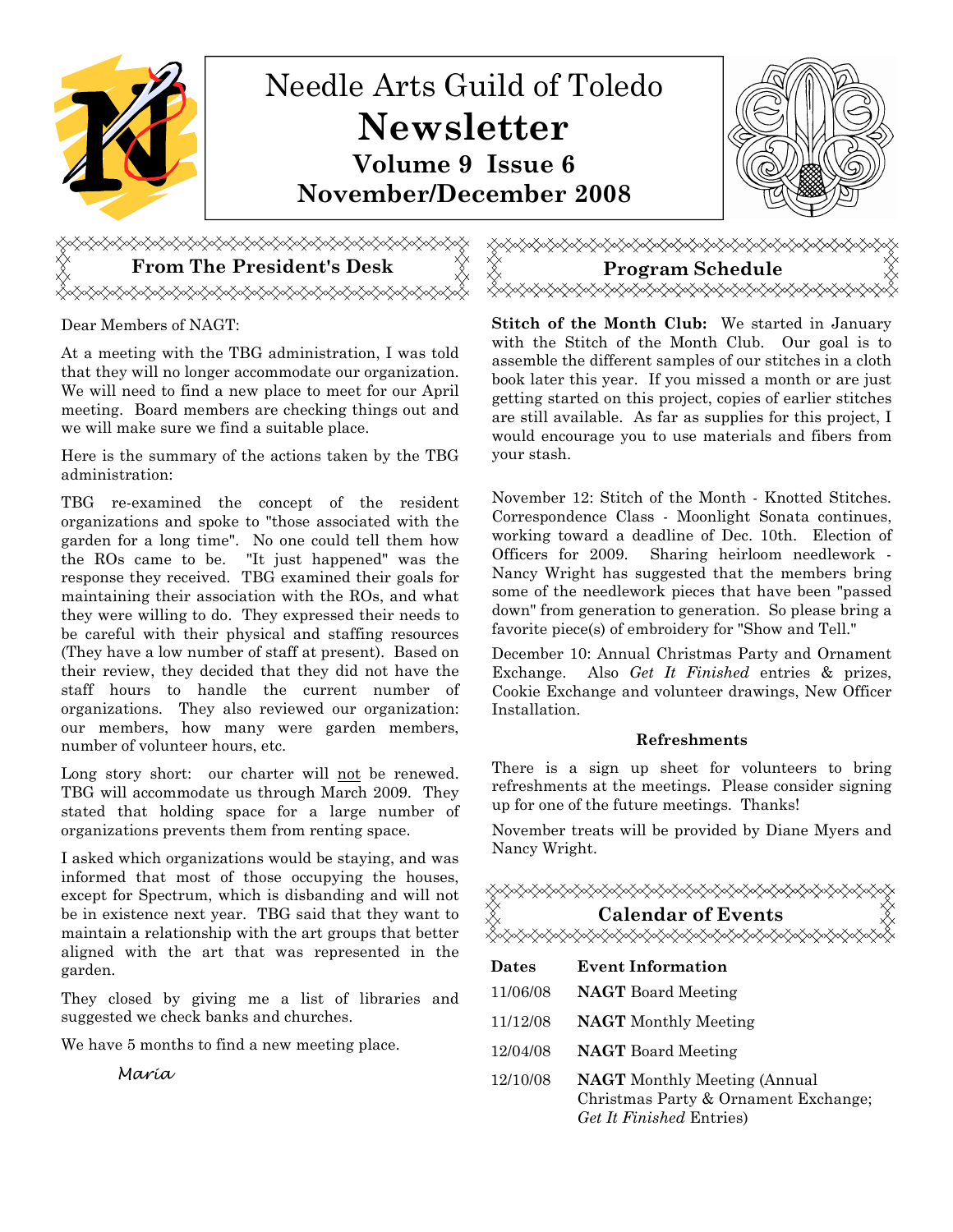

#### Stitch-in

If you ever have a free afternoon on any Thursday please join us. The Stitch-Ins are open to all. The first two Thursdays of the month we stitch at a member's home, the third Thursday we stitch at Something Extra, and the fourth Thursday we are in Tecumseh at Timeless Stitches. We have loads of fun and if you have questions about stitching (or life in general) there is plenty of experience in this group! Locations change weekly. Call Katherine Thompson at 419-385-0081 or e-mail Diane Myers at jrmyers@roadrunner.com for the next meeting place.

#### Membership Renewal

The EGA is transitioning to its annual dues schedule in May. New members will be charge for a partial year based on when they join, renewing members may be charged for a full year as well as for a partial year during the transition to get everyone on the same schedule. Our membership chair, Diane Myers, will be sending out notices with your payment amount and due date. If you have any questions about this, please contact her.

#### Local Woman Hero in House Fire

The women were sitting quietly, each concentrating on the work before her. All skilled embroiderers, they were gathered in a beautiful sunroom for a weekly time of stitching, sharing, and of course, good food.

Suddenly smoke began to arise from the work of one of the stitchers! She was working on a K-frame with a Daylite magnifier, and sitting blissfully with the sun on her back, on the soft, comfortable sofa.

SMOKE! The wonderful sunshine had focused through the magnifier and started a fire right on the table in front of the stitcher!

As the women all began to see and exclaim over the smoke, Nancy L. Wright of Grand Rapids, Ohio sited the origin of the smoke, and risking life, limb and stitching finger, smashed out the flames. Fortunately no damage occurred beyond a large charred hole in the stitcher's paper pattern, which had been laying on a table in front of her.

The stitcher, who wishes to remain anonymous out of sheer embarrassment, is grateful for the heroic action taken by Nancy!

#### For Sale

Karla Burroughs has Medici Wool from Judy's Creative Needle for Sale. Please contact her for more information. 419-829-6433

#### My First Seminar

My first seminar was really a great experience. I went to the EGA National Seminar in Louisville last Sept. The fact that it was the 50th anniversary, and in Louisville, made it very special. I took a four day class from Marsha Papay Gomola, learned a lot, and plan to finish the Four Seasons Sewing Box some day. It is a big project, but I really like it.

Our hotel was connected to the Convention Center, so it was easy to get to class. We were in class from 8:30 to 4:30, with about a two hour break for lunch. There was also a boutique and a bookstore in the Convention Center. We could see the teachers exhibit of the projects for next year's seminar in Pittsburgh.

We found great places to eat, for lunches and for dinner. Two dinners were the EGA opening and closing banquets. EGA also had an express lunch available. It was fun to meet friends and decide where to eat.

Since EGA headquarters was about a block from the hotel, we got to see the National Exhibit and the new National Tapestry. Lots of beautiful needlework.

Just being there with friends from our guild made it even more fun. We laughed a lot, learned a lot, stitched together and had a great time.

#### Sue Wiemer

#### About Our Website

As was mentioned at our last regular meeting, AOL decided to stop their free web hosting services and pull all of the websites. As a result, the old website address is no longer valid. We had hoped to have a forwarding address on the old site but AOL didn't make that possible. After doing some research and a quick meeting of the board, a relatively inexpensive hosting service was found and we will be trying them out for a year before we have to renew the hosting fee. The new website looks and feels just like the old one and hopefully we have also solved the error with the online show entry form for next year. Thanks to Beth Thompson, there are a lot of new links to other interesting sites for me to post (I just haven't had the time to do so yet). If there is anything else you would like to see on the site, please let me know. It is new enough that it won't be found in a web search yet, but I'm sure that will change. New contact info has been sent to the EGA and GLR so they have the update.

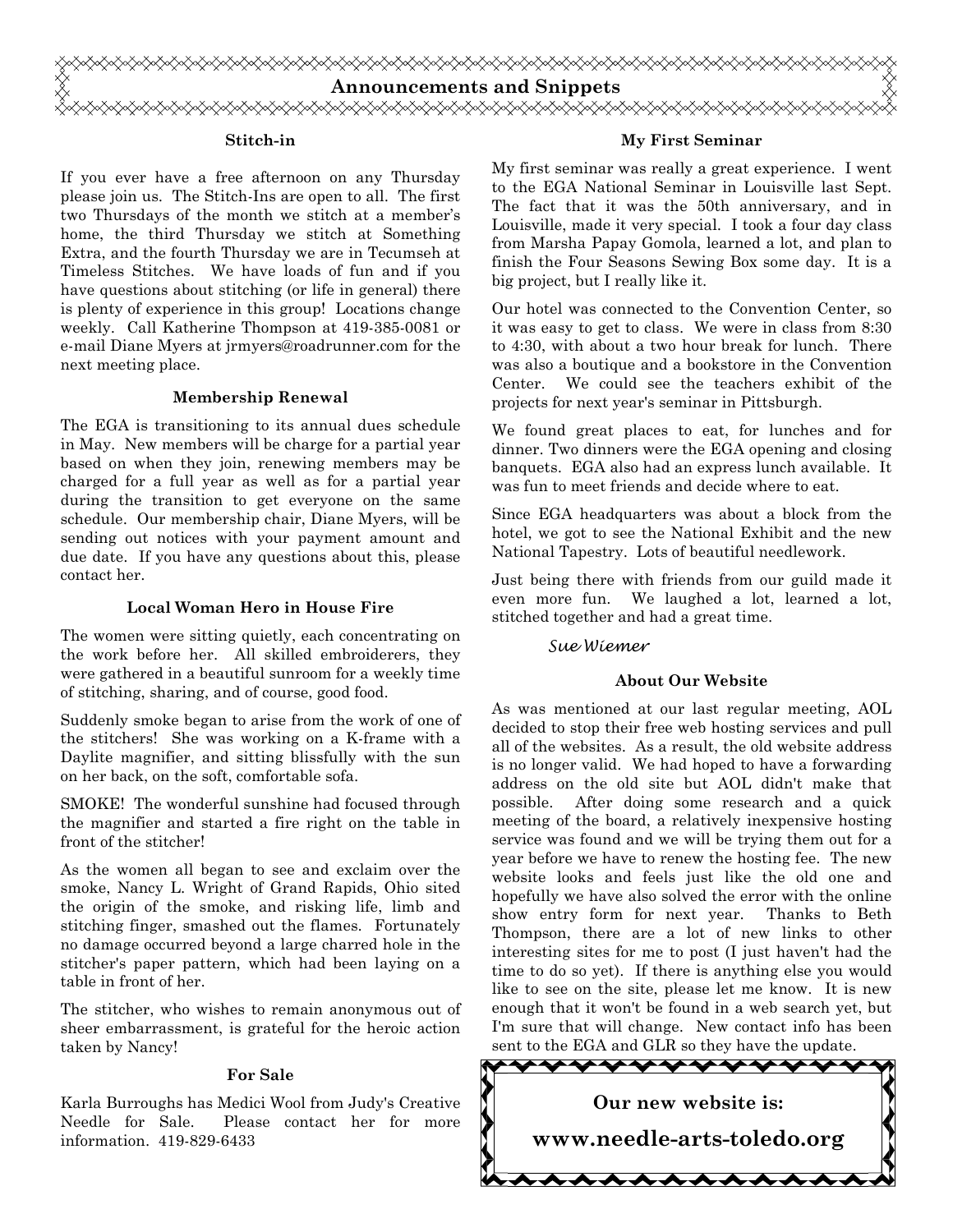

### Quilt Show

Friday, Nov. 7 and Saturday, Nov. 8

9:00 a.m. - 3:00 p.m.

All Saints Lutheran Church

5445 Heatherdowns Blvd.

Toledo, Ohio 43614 (1/4 mi. west of Reynolds)

Large Display of Quilts

Maiolica Pottery by Ann Tubbs

Arts and Crafts Sale

Quilt Drawing

Bake Sale

Proceeds Benefit Lutheran Social Services

Lunch Available

\*Free Admission\*

Question - Call 419-865-7701

Gretchen Schultz of the Quilt Foundry has a big part in this show. Members have attended in past years and it is very nice with a good variety of old and new.

## EGA Consignment Store

EGA seeks original work by embroiderers and other fiber artists for sale by consignment in the Embroidery Museum's retail shop in Louisville, Kentucky. Wall art, jewelry, three-dimensional pieces, wearables, and needlework accessories will all be considered. Artists practicing any embroidery techniques who have work they would like to sell are encouraged to apply.

To apply, send an email to me, Brad Cape, at bcape@egausa.org briefly describing the type of work you do along with images. If you have a website with images of your work, you may send a link to the site instead of attached photographs. It is not necessary to send pictures of the actual pieces to be sold. Please include your price (wholesale) for each piece.

Notification of acceptance or denial will be sent within two weeks of receipt of submission.

Work should be ready for display when it arrives at the EMRC (e.g. jewelry should have appropriate stands, pieces meant to be framed should be framed etc.)

Pieces will be insured while at the EMRC.

Payments for items sold will be sent monthly.

Artists will receive 70% of the retail price of any item sold.

### Election Time

Yeah, you're probably tired of hearing about those other elections that are going on, but don't forget that we also will be electing officers for our group soon. At the November meeting, we will be electing the President Elect (who will be the President in 2010), and the Secretary. We also need a Program Chair and would like to have an Assistant Program Chair and Assistant Show Chair. Elections will be at the November meting and installation will be at the December meeting. If you are interested, please contact one of the members of the nominating committee: Marianne Mussett, Nancy Wright and Sue Hojnacki.

## Annual Show Report

There were 41 entrants with 120 items in our 33rd annual show, 72 ribbons were awarded and over 250 people attended the event. There were 28 first place ribbons, 18 second place ribbons, 19 third place ribbons and 7 honorable mention ribbons. The triathlon winner this year was a tie between Caren Scarbrough and Beth Thompson. Pamela Lungulow won the Best In Show for her Silver Pierrette counted cross stitch piece. Wendy Wilson won Judge's Choice for her Two Days at Sleeping Bear Dunes 2 quilted piece. Kay Griffith won the Guild Choice Award for her Frederick the Fiddler multimedia piece. Popular Choice was won by Elaine Laney for her Wild Menagerie cross-stitch piece. Bobbie Bettinger won the Joyce Merrill Award for her Cancer Treatment What! multimedia piece. Congratulations to everybody for a great show!



Frederick the Fiddler by Kay Griffith, winner of the Guild Choice Award. Photo by T. Pellitieri.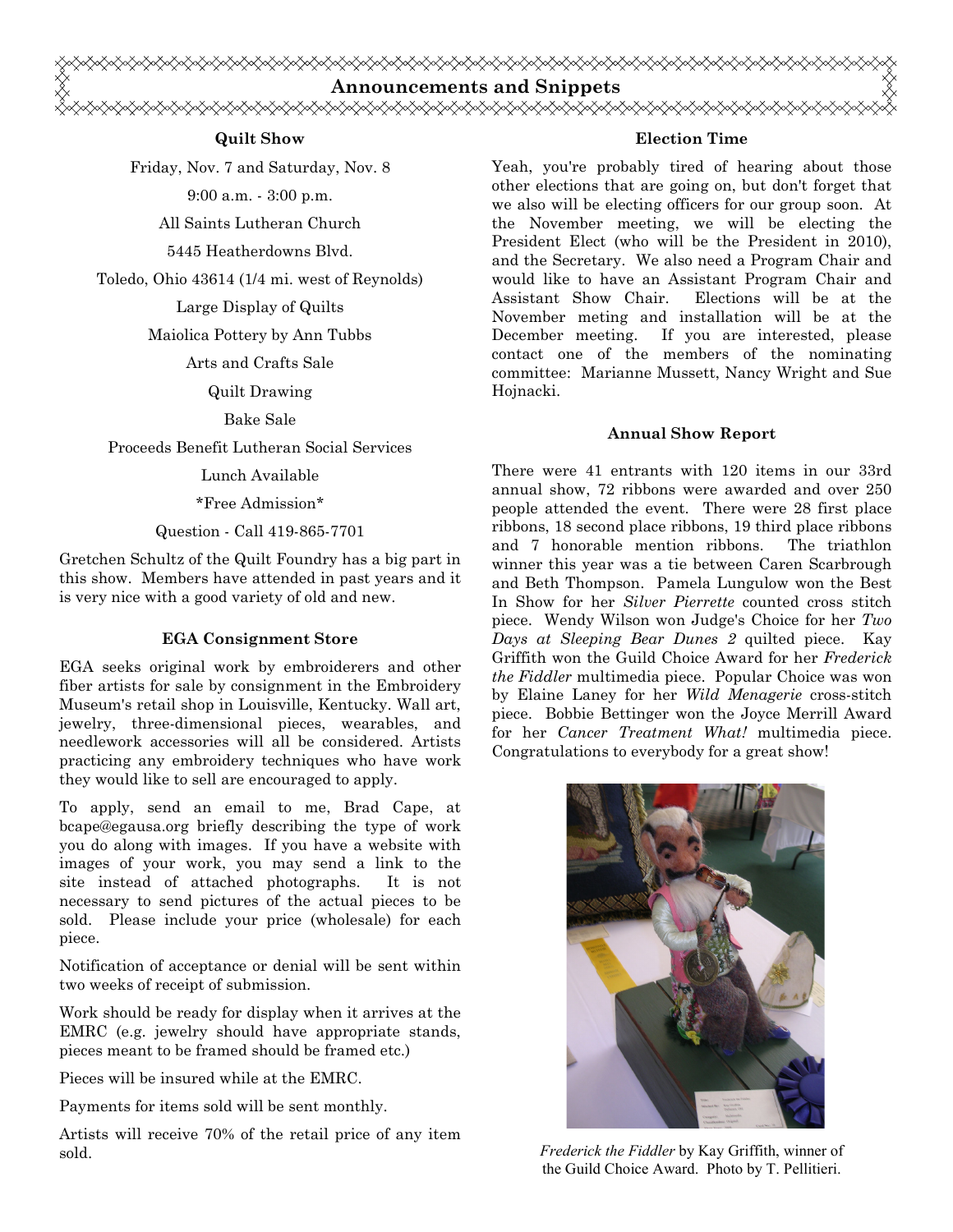

Diane Myers provided the following pictures from the 50th Gala EGA National Seminar in Louisville, KY in September 2008. Seminars are a great learning experience and loads of fun! The GLR regional seminar is in Dearborn, MI in April 2009 and the EGA national seminar is in Pittsburgh, PA in October 2009.



Needle Arts Guild of Toledo members visit the headquarters of EGA in Louisville KY during the Golden Gala celebration.

Pictured: Jennifer Miller, Maria Nowicki, Beth Thompson, Sue Wiemer, Marilyn Freeman, Nancy Wright, Moira MacAvoy (past member), Katherine Thompson, Carol Ann Woidke, Diane Myers. Also attending but not pictured: Christine Hampshire, Caren Scarbrough.



The stitching continues long after class has ended for Sue Wiemer and Nancy Wright.



Marilyn Freeman and Nancy Wright pose on the street under a poster of the Colonel during the lunch hour. (Diane recalls that they had been to Wolfgang Puck's that day.)



First time attendees and roommates Sue Wiemer and Jennifer Miller pack up to go home. Where did all of this stuff come from?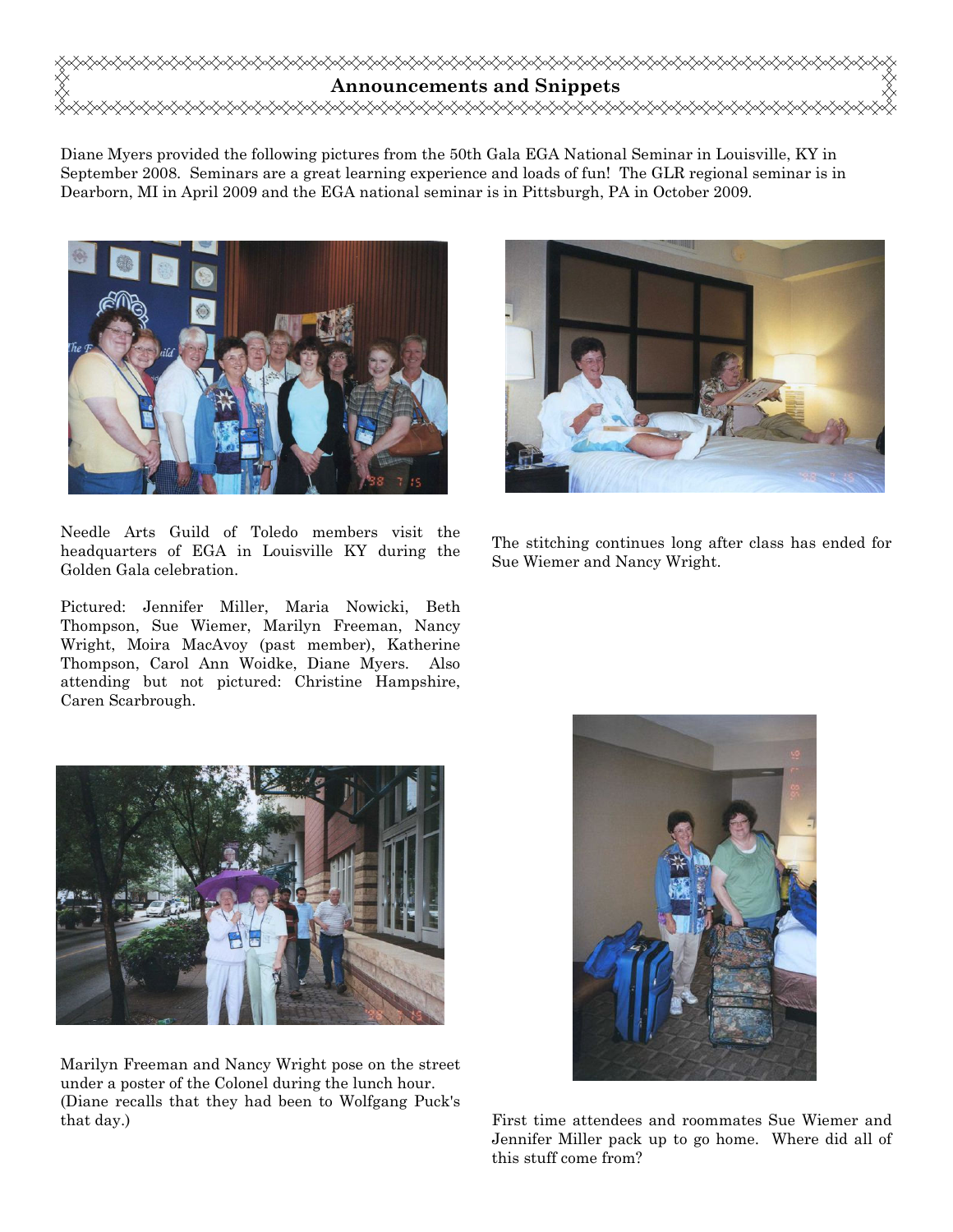The NAGT Newsletter is published six times per year (January, March, May, July, September, and November) by the Needle Arts Guild of Toledo (NAGT) chapter, The Embroiderers' Guild of America, Inc. The Editor welcomes comments, input, and story items. Please send them to the editor by the 25th of the month preceding publication.

Editor: Susan Pellitieri; 703 Butterfield Dr; Toledo, Ohio 43615, Phone: 419-382-1329, E-mail: pellitieri@aol.com

EGA chapter newsletters may copy material contained in this publication except items which are noted and marked as copyrighted. Please credit this Chapter when due.

MEMBERSHIP in the Needle Arts Guild of Toledo is open to all embroiderers. New and renewing dues payments should be sent to: Nancy Wright, 17515 Sycamore Rd., Grand Rapids, OH 43522.

ANNUAL DUES - NAGT annual dues of \$43 includes: Dues - Local chapter

- Bimonthly NAGT chapter newsletter
- Chapter meetings and programs
- Local chapter lending library

• Group correspondence course (additional fee required)

Dues - Great Lakes Region (GLR)

• GLR seminar (additional fee required)

Dues - The Embroiderers' Guild of America, Inc. (EGA)

- Subscription to quarterly magazine, Needle Arts
- Individual correspondence courses for a fee
- National seminars for a fee

Members can attend optional local Chapter workshops presented by teachers contracted by the Chapter and paid for by workshop participants.

MEETINGS are the second Wednesday of every month starting at 6:30 p.m. in the Toledo Botanical Gardens Conference Center.

GUESTS are welcome at all meetings and may attend two meetings before being asked to join.

**NAME TAGS** must be worn at all meetings or pay a  $25¢$  fine. The fines collected go to general funds to help cover expenses.

MEETING CANCELLATION: Monthly meetings are cancelled due to bad weather if the Toledo Public schools are closed. Tune into AM 1370 News radio in Toledo for school closings.

#### If You Need A Ride

If there are any members needing transportation to a meeting please let us know. We have members attending from all over the Toledo area. Don't stay home just because you can't drive!

#### Board Meetings

This year the board meetings will be held at the home of Maria Nowicki at 6:45 p.m. on the first Thursday of the month. The address and directions have been emailed to the board members. If you didn't receive directions and want to attend a meeting, please contact Maria.

Board meeting times and locations for next year have not been decided yet.

## NAGT Officers and Board Members <sub></sup></sup></sub>

**President** ⊠ Maria Nowicki 419-824-9631 nohiorn@aol.com

President Elect Caren Scarbrough 419-278-2162 caren505@roadrunner.com

Secretary **Ø** Annette Hill 419-885-6365 nettie@buckeye-express.com eathompson790@yahoo.com

Treasurer **⊠** Nancy Wright 419-832-3801 nlwright42@verizon.net

Membership ⊠ Diane Myers 419-832-9571 jrmyers@roadrunner.com

TBG Representative  $□$ Anna Kerlin 419-829-6752 akerlin@buckeye-express.com ackcatlady@buckeyeaccess.com

#### Education  $\boxtimes$

Cathy Studer 567-214-1139 treesong44@yahoo.com Newsletter **Ø** Susan Pellitieri 419-382-1329 pellitieri@aol.com

2008 Show Chairman Peverley Hormann 419-841-3712 pevhormann@yahoo.com

Outreach Chairman Beth Thompson 814-734-0609

Library Katherine Thompson 419-470-7935 kmthompson49@yahoo.com

Program Irene Leonard 734-856-1873 irnlnrd@aol.com

Welcoming Committee Marilyn Freeman 419-381-8782 mjfree1971@aol.com

GLR Representative Caren Scarbrough 419-278-2162 caren505@roadrunner.com  $\boxtimes$  indicates Voting Members

#### New Members

There has been a lot of activity lately through our website from people who are interested in joining our guild. We also get a lot of new members after our show. So if you see an unfamiliar face, please introduce yourself and make the new person welcome. And if you've just joined us: Welcome! We're glad you're here!